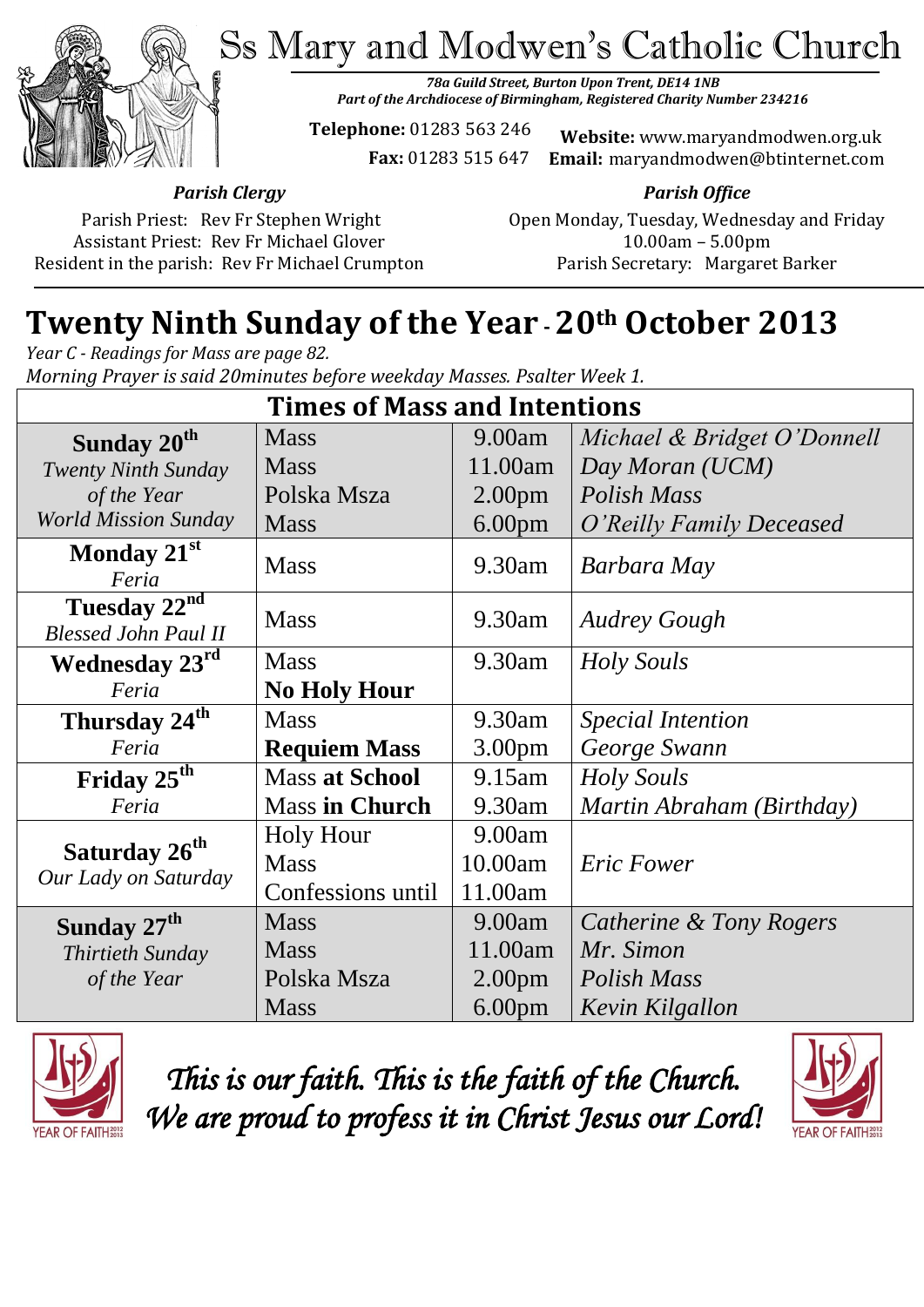### **Please pray for all the sick and housebound of the Parish:**

Kathleen Benson, David Hughes, Eileen Lee, Pat Bolton, Mary Burnside, David Hastilow, Maureen & Sidney Parker, Irene Hill, Olive Wilson, Eve Goode, Sarah Pursglove, Marjorie Staley, Marie Gibson, Martin Halligan, Martin Goddard, Merlin Joseph, Mary Hyde, Baby Katie, Betty Gould, Michael Wright, Tony Kerr-Delworth, Fr Bernard Shaughnessy, Mary Conway, Baby Tomasz Weedon, Kay Elizabeth Webster, Kirsty Freeman, Peter Hunt, Jonjo Finnegan, Michael Cobley, Russ Simpson, Brian Baldock, Joe & Marg Emery, Baby Niamh Rodriguez, Sylvia Breen, John Wain, Fr Rob Taylerson, Bob Holland, David Priest, Baby James Kersey, Baby Elsie Mae Freeman, Jean Jackson, Sr Mary Lobo, Anne Cope, Alastair Furness.

### **Lord Grant Eternal Rest to those who have died recently:**

George Swann whose Requiem Mass is on Thursday 24<sup>th</sup> October at 3.00pm.

**Offertory Collection:** £391.56 (non Gift Aid); £321.42 (Gift Aid) Standing orders £460 (Gift Aid) thank you for your generosity.

Building & Development Fund – £ 407.66 Building & Development Fund running total: £24,897.61

This Weekend – Retiring Collection – APF World Missions Next Weekend – Second Collection – Building & Development Fund 3<sup>rd</sup> November – Retiring Collection – Johnson Association

## **For Next Sunday: -**

C Pickering, R George, P Bowen **EUCHARISTIC MINISTERS** Sunday – Paul McHugh

R Scott, J Joseph, J Fisher Monday – Charles Miller A Tuhey, J Elliott Tuesday – Rev Linh Ta Hanh Nguyen W Moloney, L Farrington, K Farrell Wednesday - Long Hoang Nguyen **TEA & COFFEE** Thursday – Ryan Service **No Teas on 27<sup>th</sup>** Friday – John Waters **October Due To** Saturday – Christopher Yule **Parish Centre Work** Sunday Next – Tomas Zuna **CASHIERS** Mandy & Family **CHURCH CLEANING**

Veronica & Pamela **FLOWERS**  Barbara & Lee

### **Please Pray for the Priests READERS and Seminarians of the Diocese:**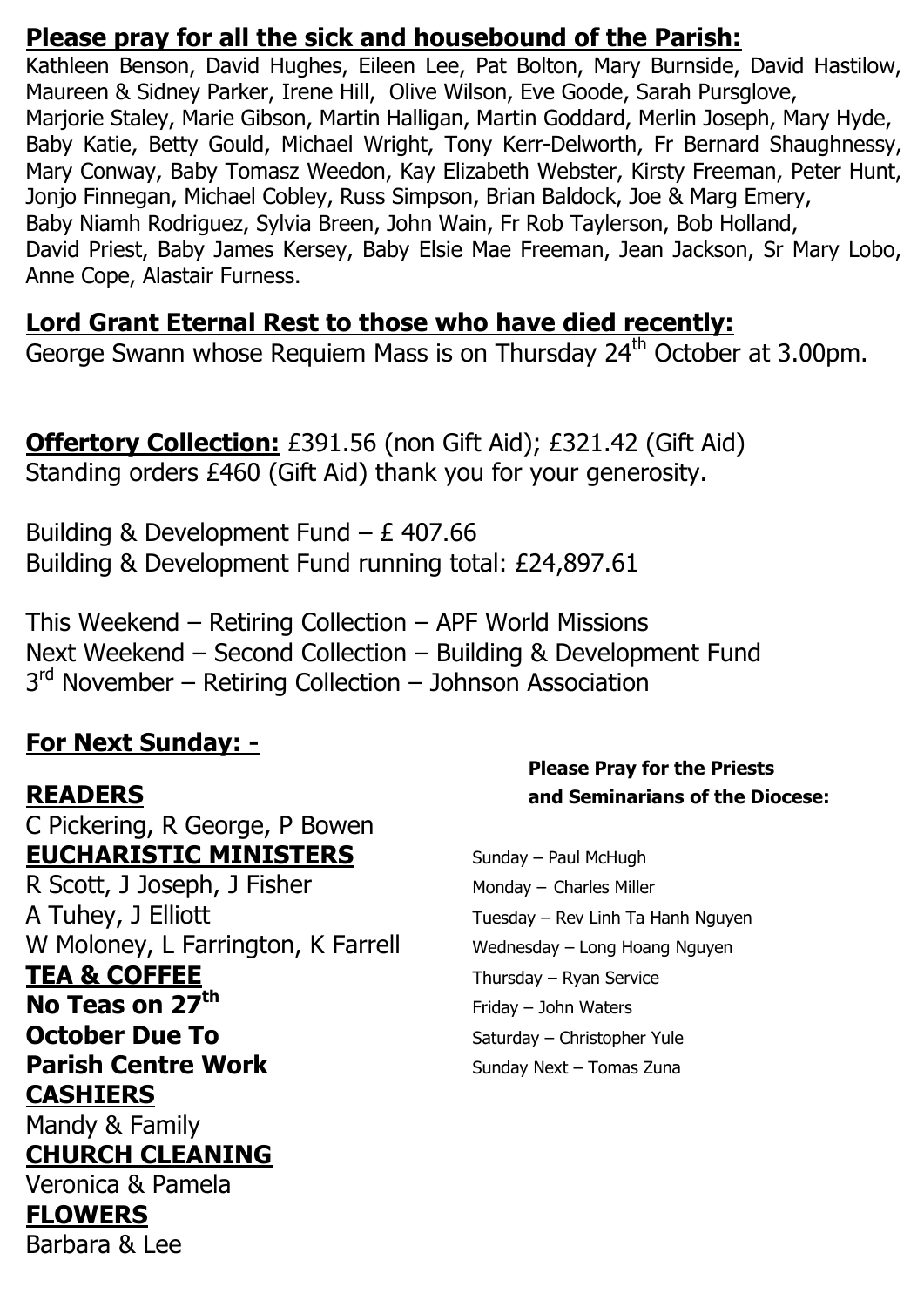**WORLD MISSION SUNDAY:** This weekend is World Mission Sunday and the retiring collection will be taken for the work of Missionaries throughout the world. Many of you have the APF Red Boxes at home and thank you for your ongoing generosity. If you would like a Red Box please contact the Parish Office.

## **THANK YOU:**

Very many thanks to all for your generosity which I am sure will enable many children to work trough their trauma and have a more carefree, happy childhood. Please keep me in your prayers while I am in Myanmar. Sr Mary **PRAYER CARDS:** As part of The Year of Faith and the New Evangelisation The Bishops are inviting all in the Church to reflect prayerfully as to how we can all invite and encourage all Catholics to attend Sunday Mass regularly. To begin with we have prepared some prayer cards for us to take away and use to root our reflections and actions in the love of the Lord. Please do take a prayer card, and pray for all our brothers & sisters who do not attend Mass regularly. **PARISH LOTTERY:** Last week 108 numbers played. Winning Number - 81, Gabriella Kalmar - £54.00. Congratulations. Your cheque can be collected this weekend.

**HOLY SOULS LISTS:** In the month of November we will have the traditional Holy Souls Box and intentions at Mass. Please write down a list of the people who have died who you wish to be remembered at prayers & Mass during the month of November. Please put the list in one of the envelopes at the back of Church together with an offering, if you are so minded, and post through the presbytery door. The lists will be placed in the Holy Souls Box on the Sacred Heart Altar during November.

**BLESSING OF GRAVES – 3 rd November at 2.30pm.** We will join with the parishioners of Holy Rosary for the traditional Blessing of Graves at Stapenhill Cemetery. The service will begin at 2.30pm in the cemetery chapel.

## **BLESSING OF BURIEL OF ASHES PLOTS AT BRETBY CREMATORIUM**

Will begin at 2.30pm on Sunday 10<sup>th</sup> November. Please meet outside the Chapel area.

**BLESSED DOMINIC BARBERI** The 50<sup>th</sup> Anniversary of his Beatification is being celebrated on Sunday  $27<sup>th</sup>$  October in the Archdiocese of Birmingham. See poster for more details.

**UCM:** The next meeting will be held on Tuesday 19<sup>th</sup> November.

**JUBILEE CHOIR:** The rehearsal on 21<sup>st</sup> October will be held at Eileen's house.

**YOUTH GROUP:** Due to work in the Parish Centre and half term, the next Youth Group will be on Friday 15<sup>th</sup> November.

**CATHOLIC TODAY:** Latest Edition available at the back of Church. 50 pence. **BIBLE ALIVE:** November edition available from Stephen Room.